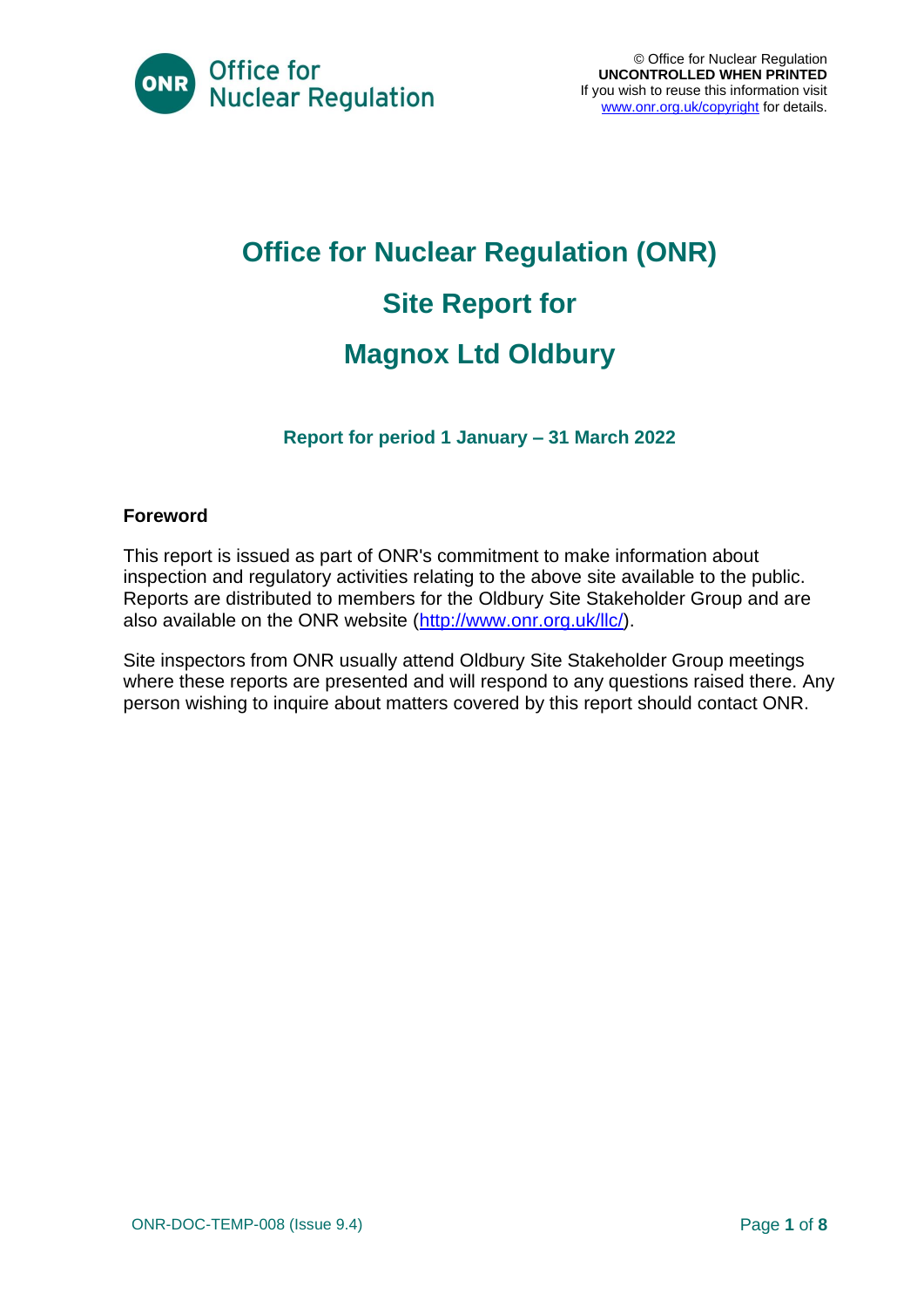

#### **Table of Contents**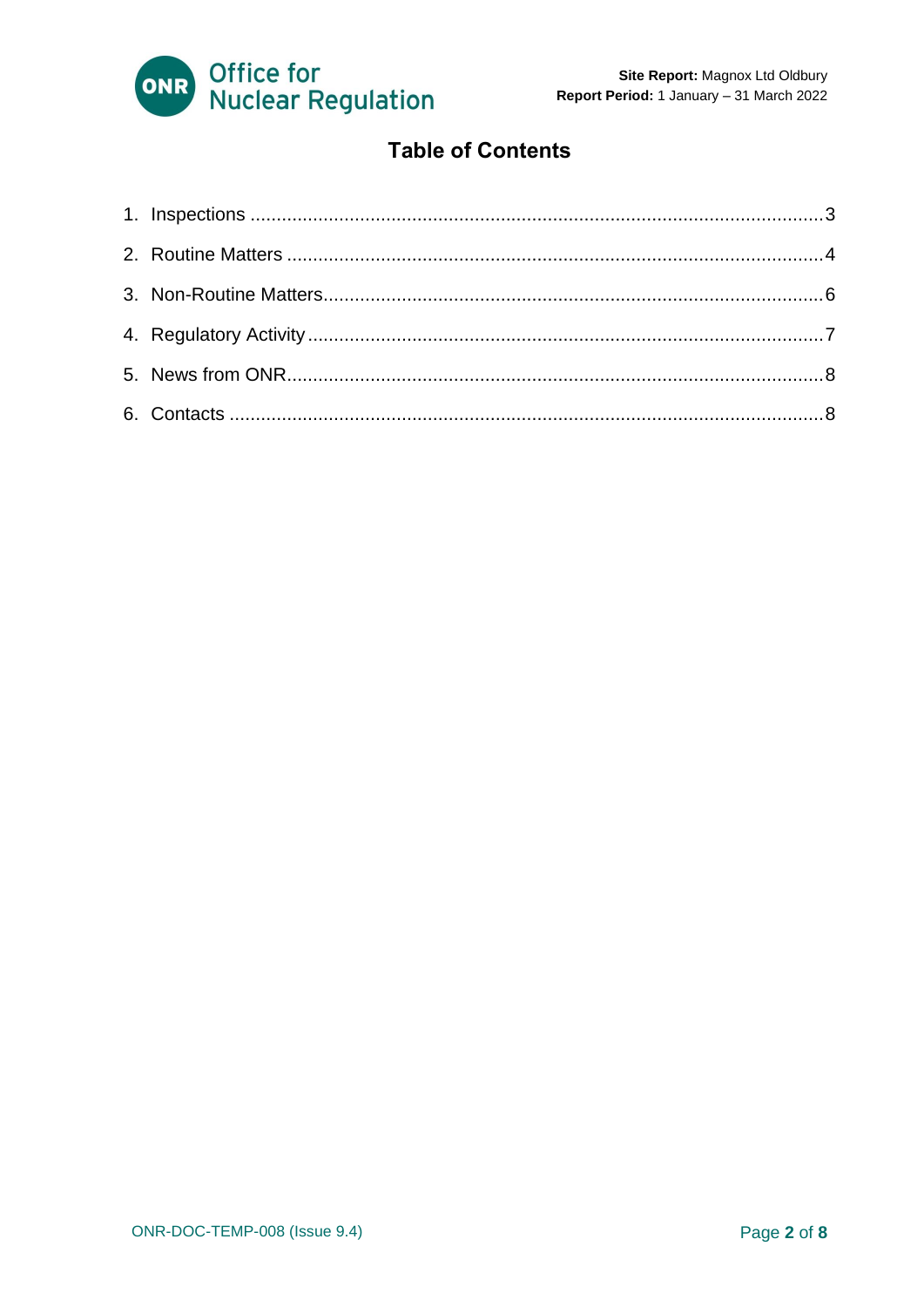

### <span id="page-2-0"></span>1. Inspections

### 1.1. Dates of Inspection

ONR Inspectors made inspections on the following dates during the report period 1 January to 31 March 2022:

- 19 January 2022
- 8, 9, 29 & 30 March 2022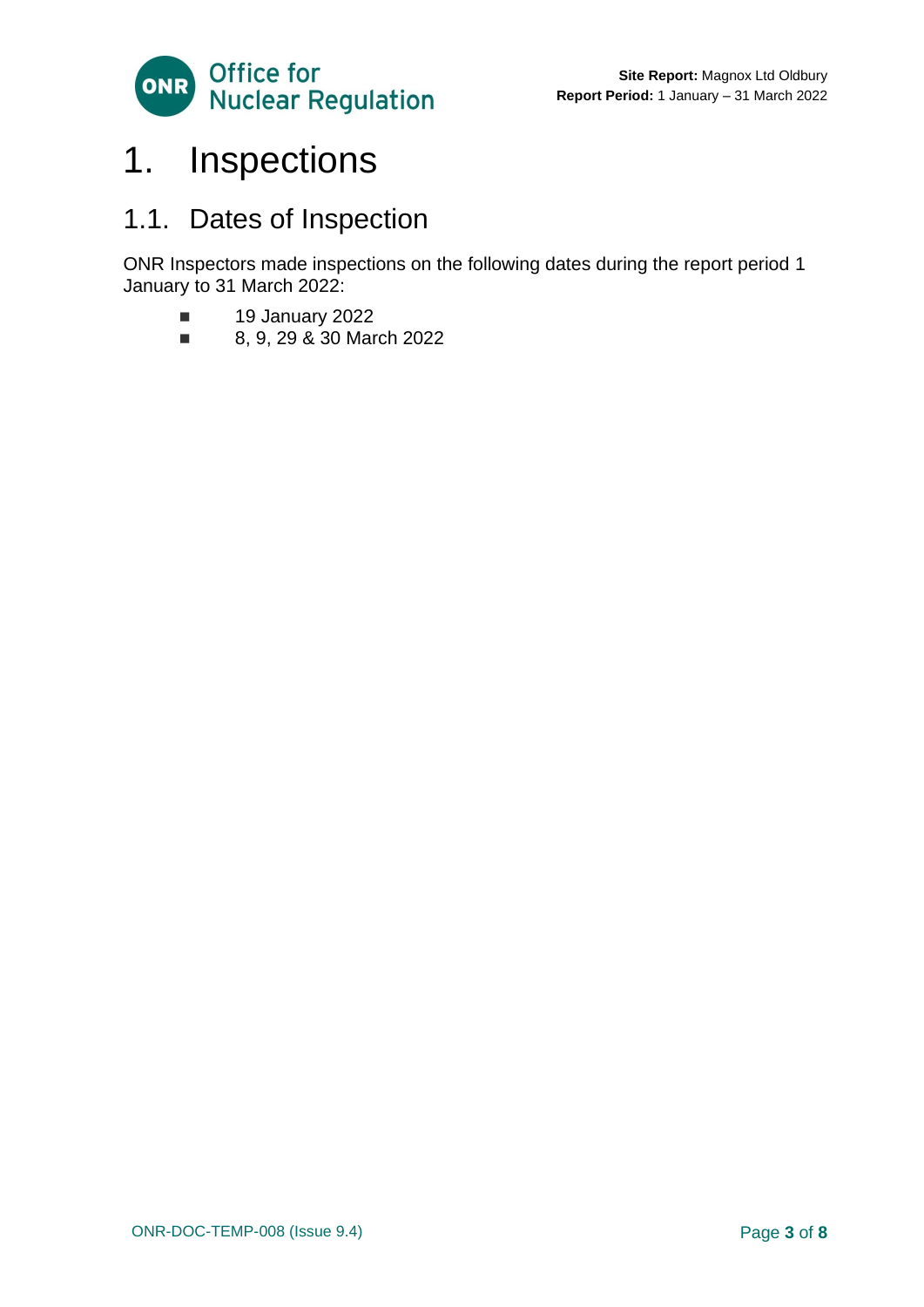

### <span id="page-3-0"></span>2. Routine Matters

#### 2.1. Inspections

Inspections are undertaken as part of the process for monitoring compliance with:

- the conditions attached by ONR to the nuclear site licence granted under the Nuclear Installations Act 1965 (NIA65) (as amended);
- the Energy Act 2013;
- the Health and Safety at Work Act 1974 (HSWA74); and
- regulations made under HSWA74, for example the Ionising Radiations Regulations 2017 (IRR17) and the Management of Health and Safety at Work Regulations 1999 (MHSWR99).

The inspections entail monitoring the licensee's actions on the site in relation to incidents, operations, maintenance, projects, modifications, safety case changes and any other matters that may affect safety. The licensee is required to make and implement adequate arrangements under the conditions attached to the licence in order to ensure legal compliance. Inspections seek to judge both the adequacy of these arrangements and their implementation.

In this period, routine inspections of Magnox Ltd Oldbury covered the following:

- examination, maintenance, inspection and testing;
- management of operations including control and supervision;
- staff training, qualifications and experience; and
- security.

Members of the public, who would like further information on ONR's inspection activities during the reporting period, can view site Intervention Reports at [www.onr.org.uk/intervention-records](http://www.onr.org.uk./intervention-records) on our website [www.onr.org.uk](http://www.onr.org.uk/) .Should you have any queries regarding our inspection activities, please email [contact@onr.gov.uk.](mailto:contact@onr.gov.uk)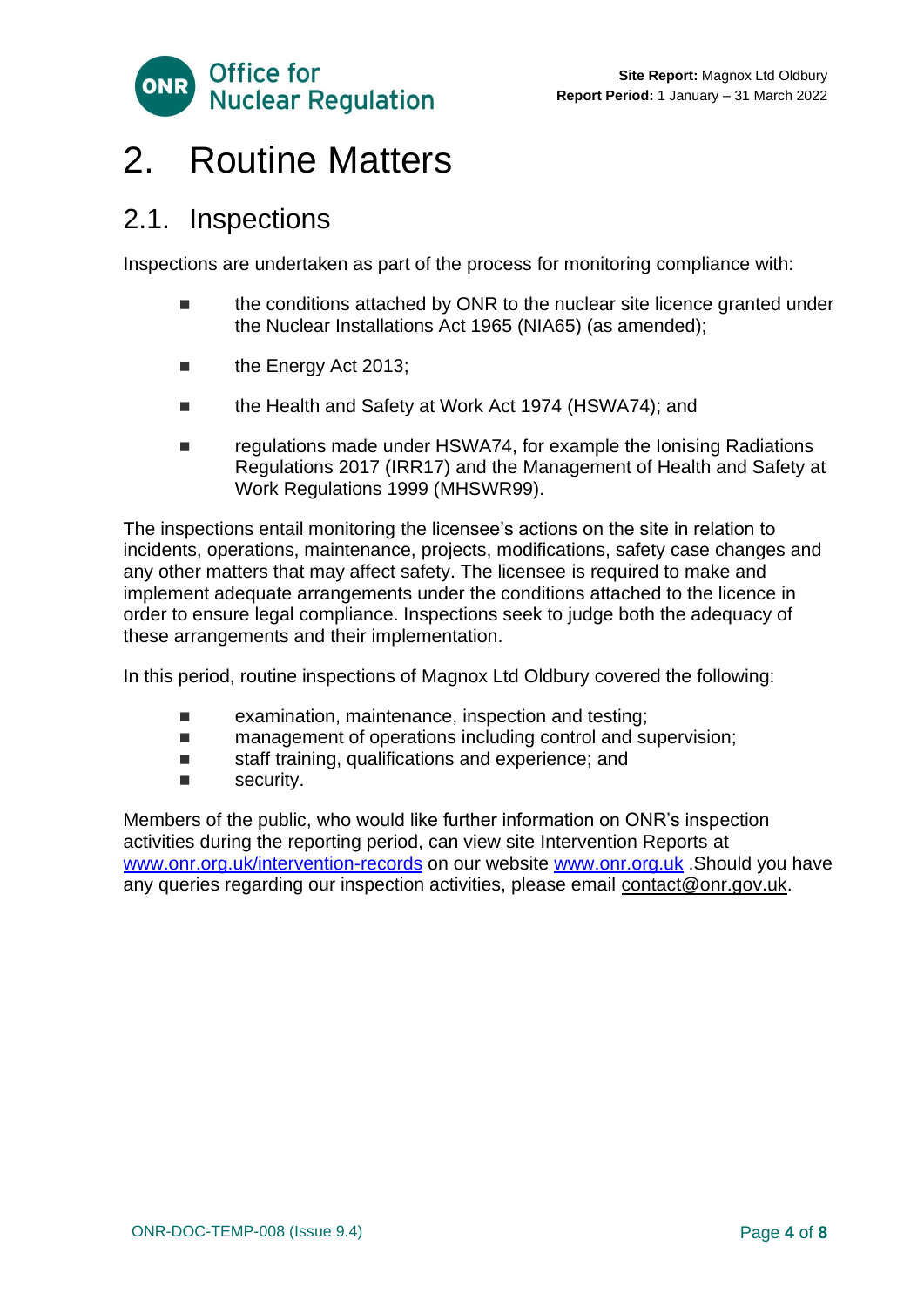

### 2.2. Other Work

The site inspector held a periodic meeting with safety representatives, to support their function of representing employees and receiving information on matters affecting their health, safety and welfare at work.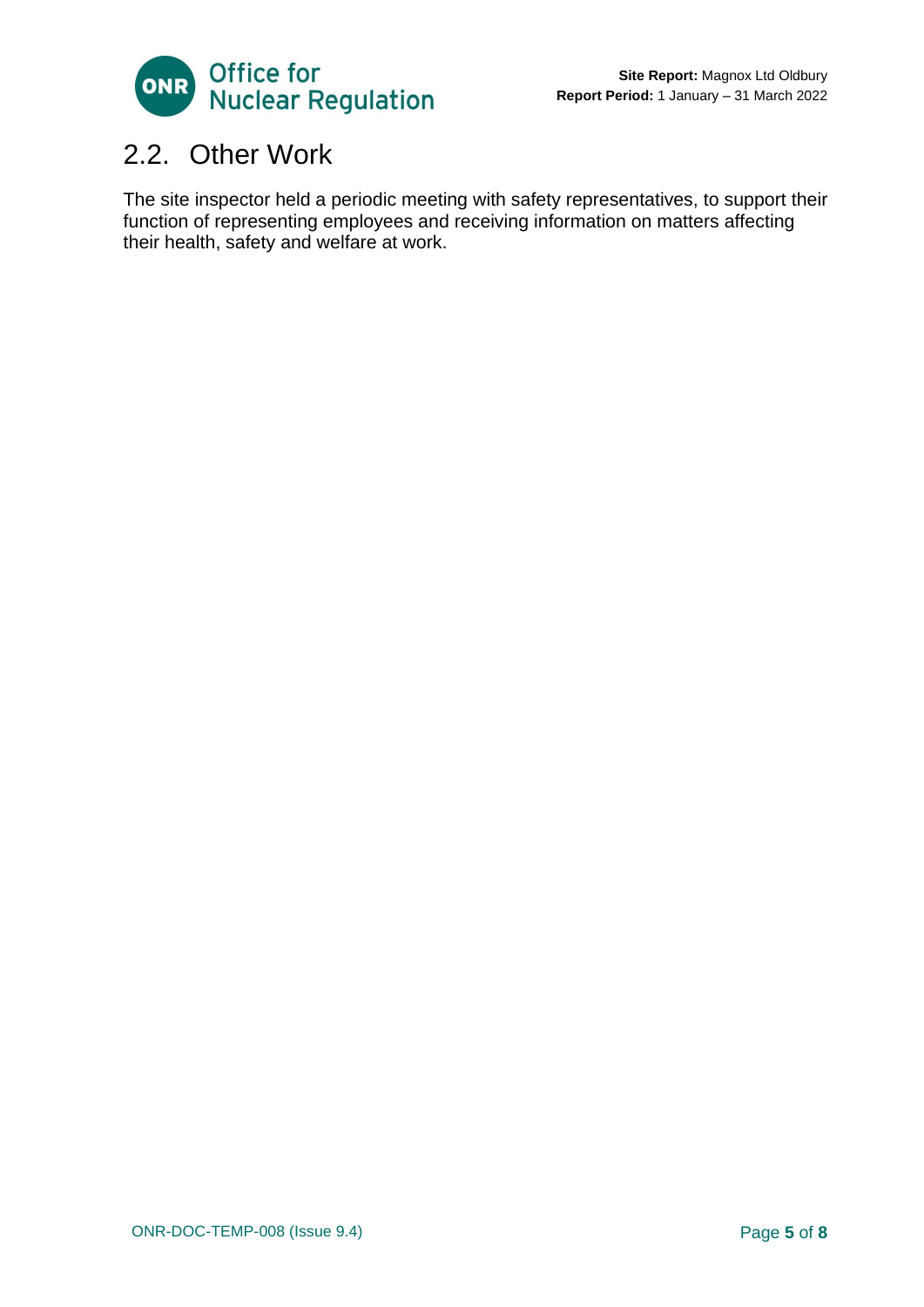

### <span id="page-5-0"></span>3. Non-Routine Matters

Licensees are required to have arrangements to respond to non-routine matters and events. ONR inspectors judge the adequacy of the licensee's response, including actions taken to implement any necessary improvements.

There were no such matters or events of significance during the period.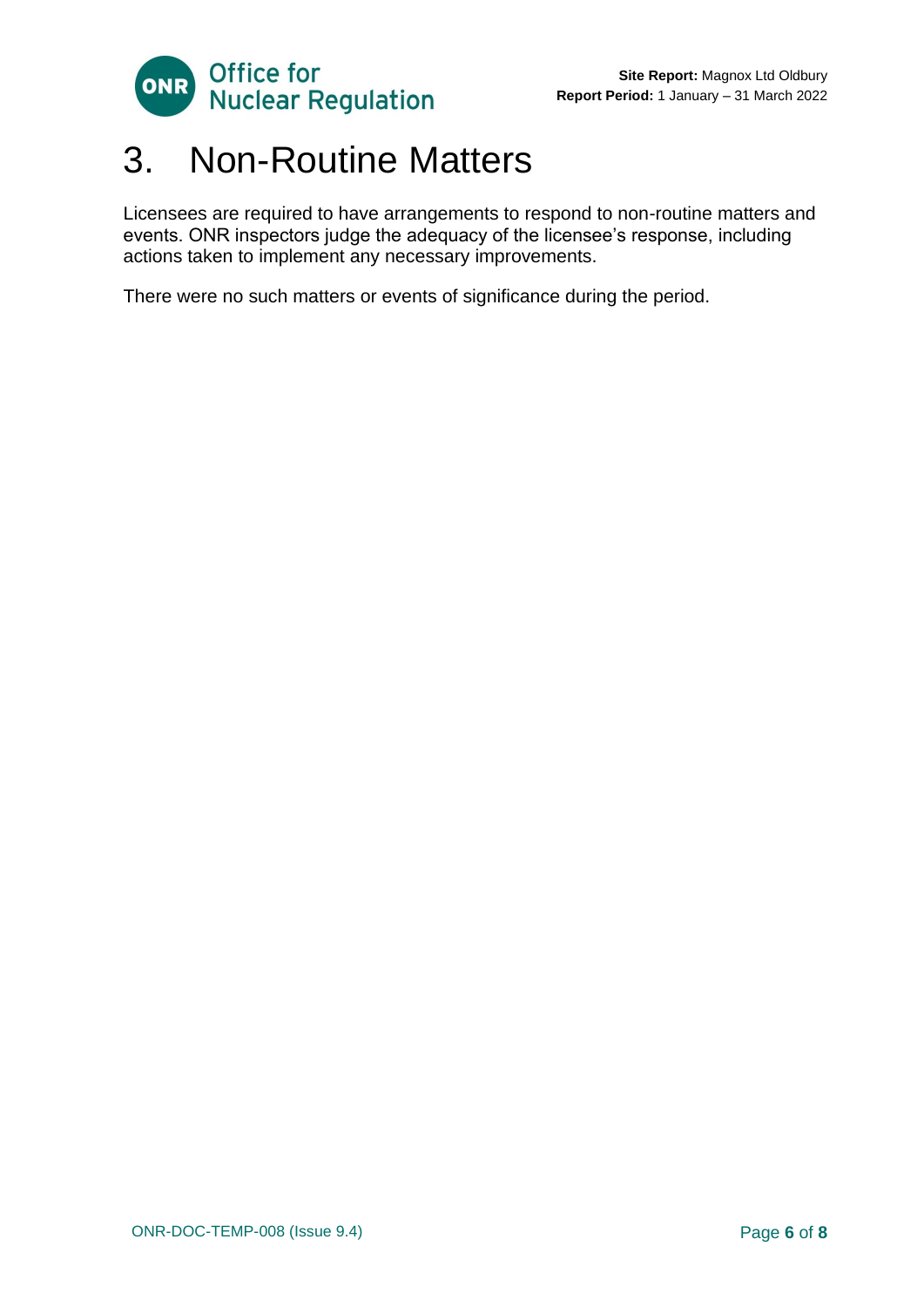

## <span id="page-6-0"></span>4. Regulatory Activity

ONR may issue formal documents to ensure compliance with regulatory requirements. Under nuclear site licence conditions, ONR issues regulatory documents, which either permit an activity or require some form of action to be taken; these are usually collectively termed 'Licence Instruments' (LIs) but can take other forms. In addition, inspectors may take a range of enforcement actions, to include issuing an Enforcement Notice.

■ No LIs, Enforcement Notices or Enforcement letters were issued during this period.